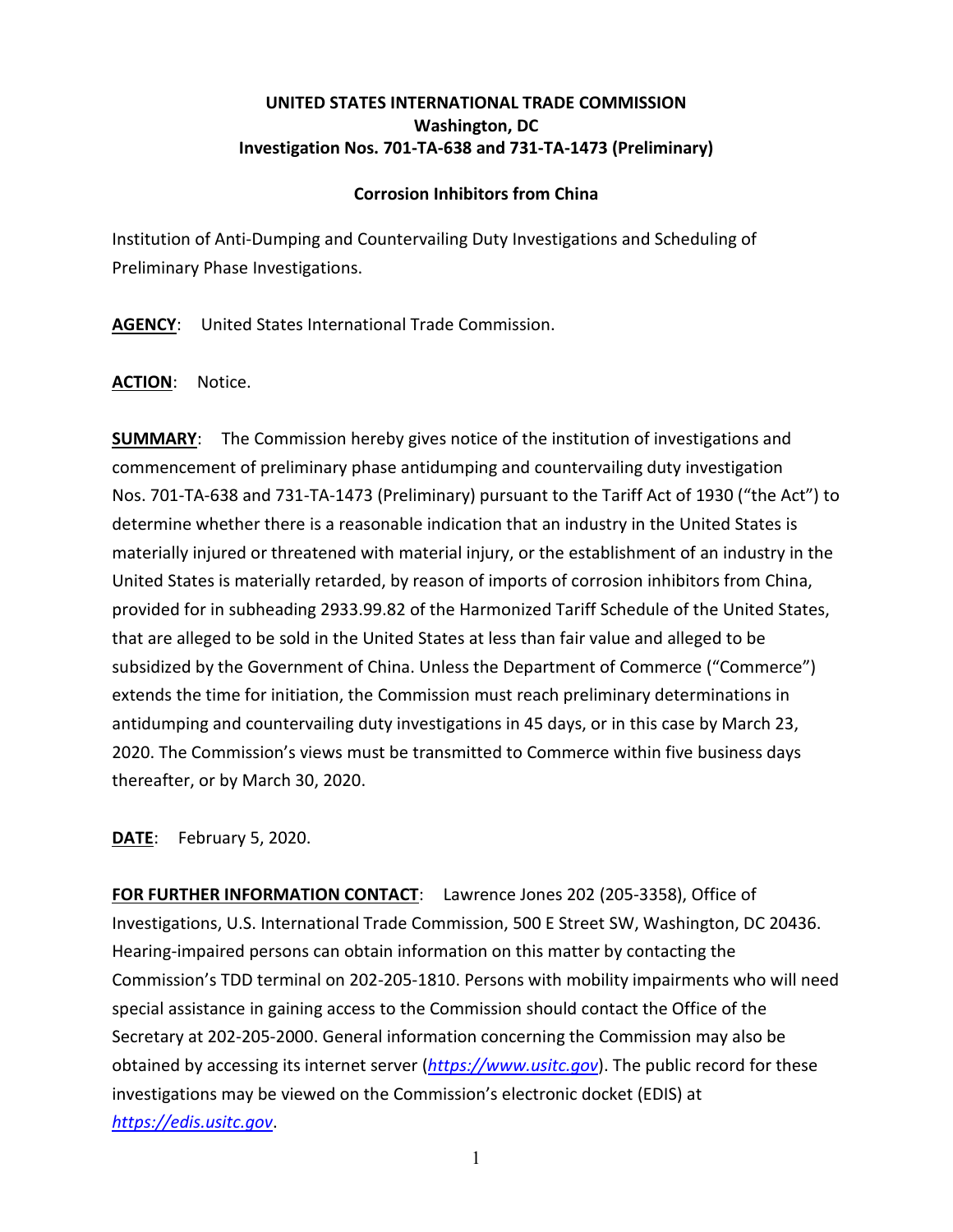## **SUPPLEMENTARY INFORMATION**:

**Background**.--These investigations are being instituted, pursuant to sections 703(a) and 733(a) of the Tariff Act of 1930 (19 U.S.C. 1671b(a) and 1673b(a)), in response to petitions filed on February 5, 2020, by Wincom Incorporated ("Wincom"), Blue Ash, Ohio.

For further information concerning the conduct of these investigations and rules of general application, consult the Commission's Rules of Practice and Procedure, part 201, subparts A and B (19 CFR part 201), and part 207, subparts A and B (19 CFR part 207).

**Participation in the investigations and public service list**.--Persons (other than petitioners) wishing to participate in the investigations as parties must file an entry of appearance with the Secretary to the Commission, as provided in sections 201.11 and 207.10 of the Commission's rules, not later than seven days after publication of this notice in the *Federal Register*. Industrial users and (if the merchandise under investigation is sold at the retail level) representative consumer organizations have the right to appear as parties in Commission antidumping duty and countervailing duty investigations. The Secretary will prepare a public service list containing the names and addresses of all persons, or their representatives, who are parties to these investigations upon the expiration of the period for filing entries of appearance.

**Limited disclosure of business proprietary information (BPI) under an administrative protective order (APO) and BPI service list**.--Pursuant to section 207.7(a) of the Commission's rules, the Secretary will make BPI gathered in these investigations available to authorized applicants representing interested parties (as defined in 19 U.S.C. 1677(9)) who are parties to the investigations under the APO issued in the investigations, provided that the application is made not later than seven days after the publication of this notice in the *Federal Register*. A separate service list will be maintained by the Secretary for those parties authorized to receive BPI under the APO.

**Conference**.--The Commission's Director of Investigations has scheduled a conference in connection with these investigations for 9:30 a.m. on Wednesday, February 26, 2020, at the U.S. International Trade Commission Building, 500 E Street SW, Washington, DC. Requests to appear at the conference should be emailed to [preliminaryconferences@usitc.gov](mailto:preliminaryconferences@usitc.gov) (DO NOT FILE ON EDIS) on or before February 24, 2020. Parties in support of the imposition of countervailing and antidumping duties in these investigations and parties in opposition to the imposition of such duties will each be collectively allocated one hour within which to make an oral presentation at the conference. A nonparty who has testimony that may aid the

2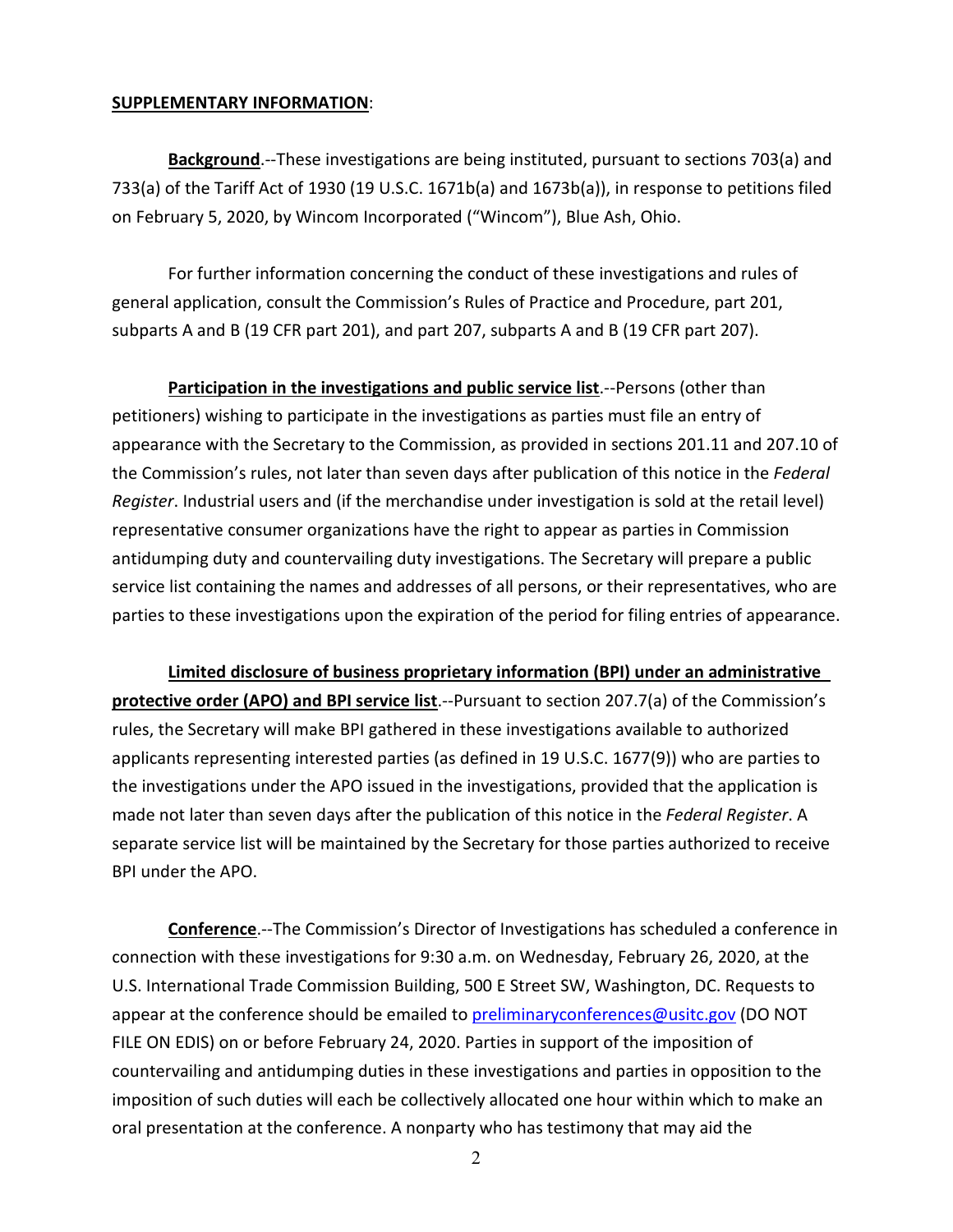Commission's deliberations may request permission to present a short statement at the conference.

**Written submissions**.--As provided in sections 201.8 and 207.15 of the Commission's rules, any person may submit to the Commission on or before March 2, 2020, a written brief containing information and arguments pertinent to the subject matter of the investigations. Parties may file written testimony in connection with their presentation at the conference. All written submissions must conform with the provisions of section 201.8 of the Commission's rules; any submissions that contain BPI must also conform with the requirements of sections 201.6, 207.3, and 207.7 of the Commission's rules. The Commission's *Handbook on Filing Procedures*, available on the Commission's website at

[https://www.usitc.gov/documents/handbook\\_on\\_filing\\_procedures.pdf,](https://www.usitc.gov/documents/handbook_on_filing_procedures.pdf) elaborates upon the Commission's procedures with respect to filings.

In accordance with sections 201.16(c) and 207.3 of the rules, each document filed by a party to the investigations must be served on all other parties to the investigations (as identified by either the public or BPI service list), and a certificate of service must be timely filed. The Secretary will not accept a document for filing without a certificate of service.

**Certification**.--Pursuant to section 207.3 of the Commission's rules, any person submitting information to the Commission in connection with these investigations must certify that the information is accurate and complete to the best of the submitter's knowledge. In making the certification, the submitter will acknowledge that any information that it submits to the Commission during these investigations may be disclosed to and used: (i) by the Commission, its employees and Offices, and contract personnel (a) for developing or maintaining the records of these or related investigations or reviews, or (b) in internal investigations, audits, reviews, and evaluations relating to the programs, personnel, and operations of the Commission including under 5 U.S.C. Appendix 3; or (ii) by U.S. government employees and contract personnel, solely for cybersecurity purposes. All contract personnel will sign appropriate nondisclosure agreements.

3